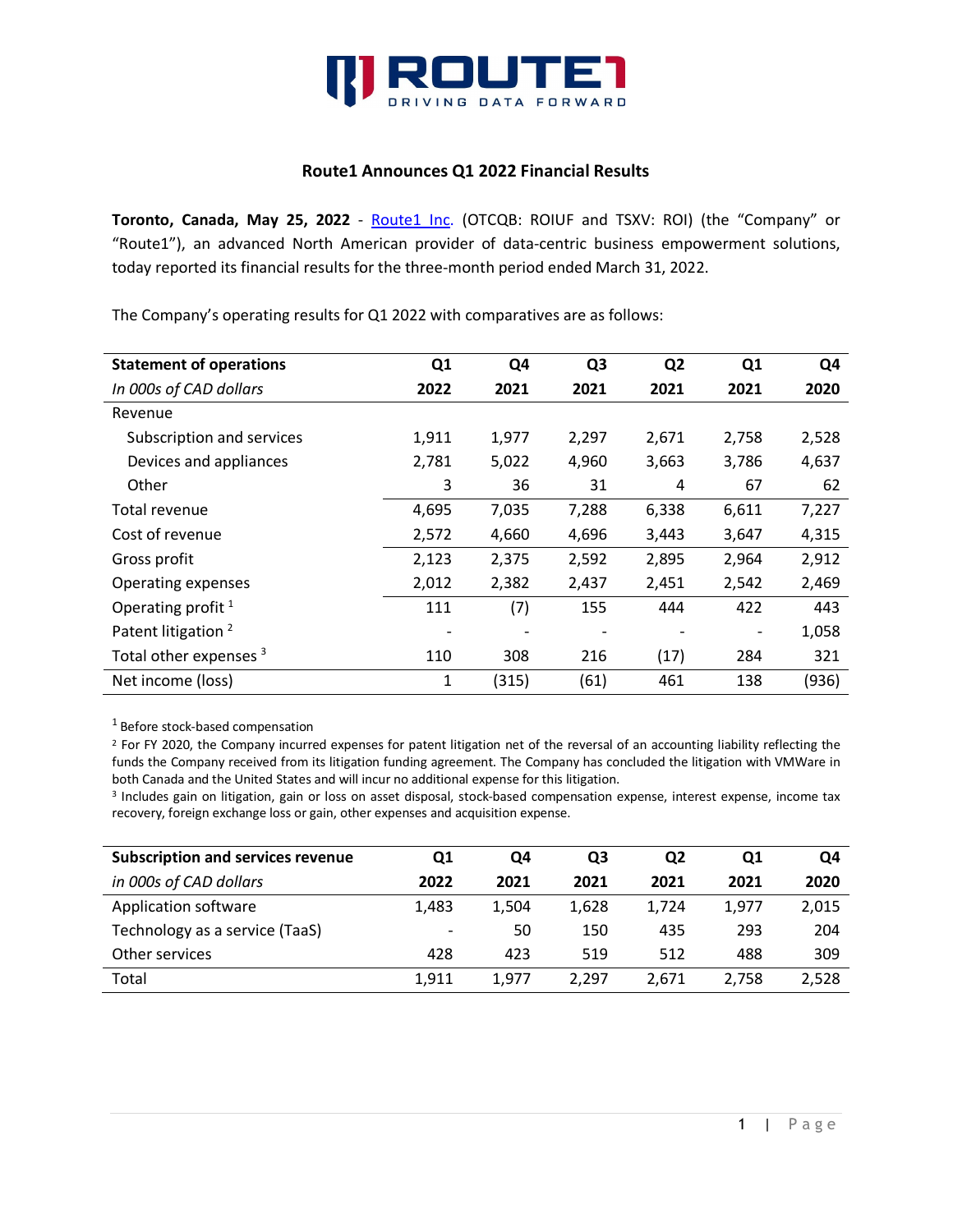

| Other services revenue            | Q1   | Q4   | Q <sub>3</sub> | Q <sub>2</sub> | Q <sub>1</sub> | Q4   |
|-----------------------------------|------|------|----------------|----------------|----------------|------|
| in 000s of CAD dollars            | 2022 | 2021 | 2021           | 2021           | 2021           | 2020 |
| Technology life-cycle maintenance | 209  | 175  | 177            | 200            | 195            | 179  |
| and support                       |      |      |                |                |                |      |
| Professional services             | 219  | 248  | 342            | 312            | 293            | 130  |
| Total                             | 428  | 423  | 519            | 512            | 488            | 309  |
|                                   |      |      |                |                |                |      |
| <b>Adjusted EBITDA</b>            | Q1   | Q4   | Q <sub>3</sub> | Q <sub>2</sub> | Q <sub>1</sub> | Q4   |
| in 000s of CAD dollars            | 2022 | 2021 | 2021           | 2021           | 2021           | 2020 |
| Adjusted EBITDA <sup>4</sup>      | 446  | 341  | 465            | 760            | 764            | 768  |
| Amortization                      | 335  | 348  | 310            | 316            | 342            | 325  |
| Operating profit                  | 111  | (7)  | 155            | 444            | 422            | 443  |

4 Adjusted EBITDA is defined as earnings before interest, income taxes, depreciation and amortization, stock-based compensation, patent litigation, restructuring and other costs. Adjusted EBITDA does not have any standardized meaning prescribed under IFRS and is therefore unlikely to be comparable to similar measures presented by other companies. Adjusted EBITDA allows Route1 to compare its operating performance over time on a consistent basis.

| <b>Balance sheet extracts</b>                         | <b>Mar 31</b> | <b>Dec 31</b> | <b>Sep 30</b> | <b>Jun 30</b> | <b>Mar 31</b> | <b>Dec 31</b> |
|-------------------------------------------------------|---------------|---------------|---------------|---------------|---------------|---------------|
| In 000s of CAD dollars                                | 2022          | 2021          | 2021          | 2021          | 2021          | 2020          |
| Cash                                                  | 481           | 63            | 727           | 166           | 513           | 1,137         |
| Total current assets                                  | 3,618         | 5,726         | 7,543         | 5,008         | 5,357         | 6,408         |
| <b>Total current liabilities</b>                      | 8,147         | 10,563        | 11,542        | 9,095         | 9,887         | 9,779         |
| Net working capital                                   | (4, 529)      | (4,837)       | (3,999)       | (4,087)       | (4,530)       | (3, 371)      |
| Net working capital (adjusted for contract liability) | (2, 337)      | (2,205)       | (228)         | (1, 263)      | (853)         | 256           |
| Total assets                                          | 12,574        | 15,097        | 16,833        | 13,739        | 14,386        | 14,176        |
| Net bank debt and seller notes                        | 2,297         | 2,926         | 2,194         | 1,673         | 1,215         | 655           |
| Total shareholders' equity                            | 2,774         | 2,728         | 2,982         | 2,906         | 2,443         | 2,141         |

As of May 25, 2022, there are a total of 2,925,000 options currently outstanding under the stock option plan.

"Our first quarter saw an advancement of the Company's transition into a new growth paradigm, while the macro business environment continued to be challenging. As a result, we were and continue to be short-term in focus with the underlying goal of driving new, recurring revenue derived from professional services and support contracts and to control our costs", said Tony Busseri, Route1's President and CEO. "We also expect our second quarter to show sequential improvement over the first quarter."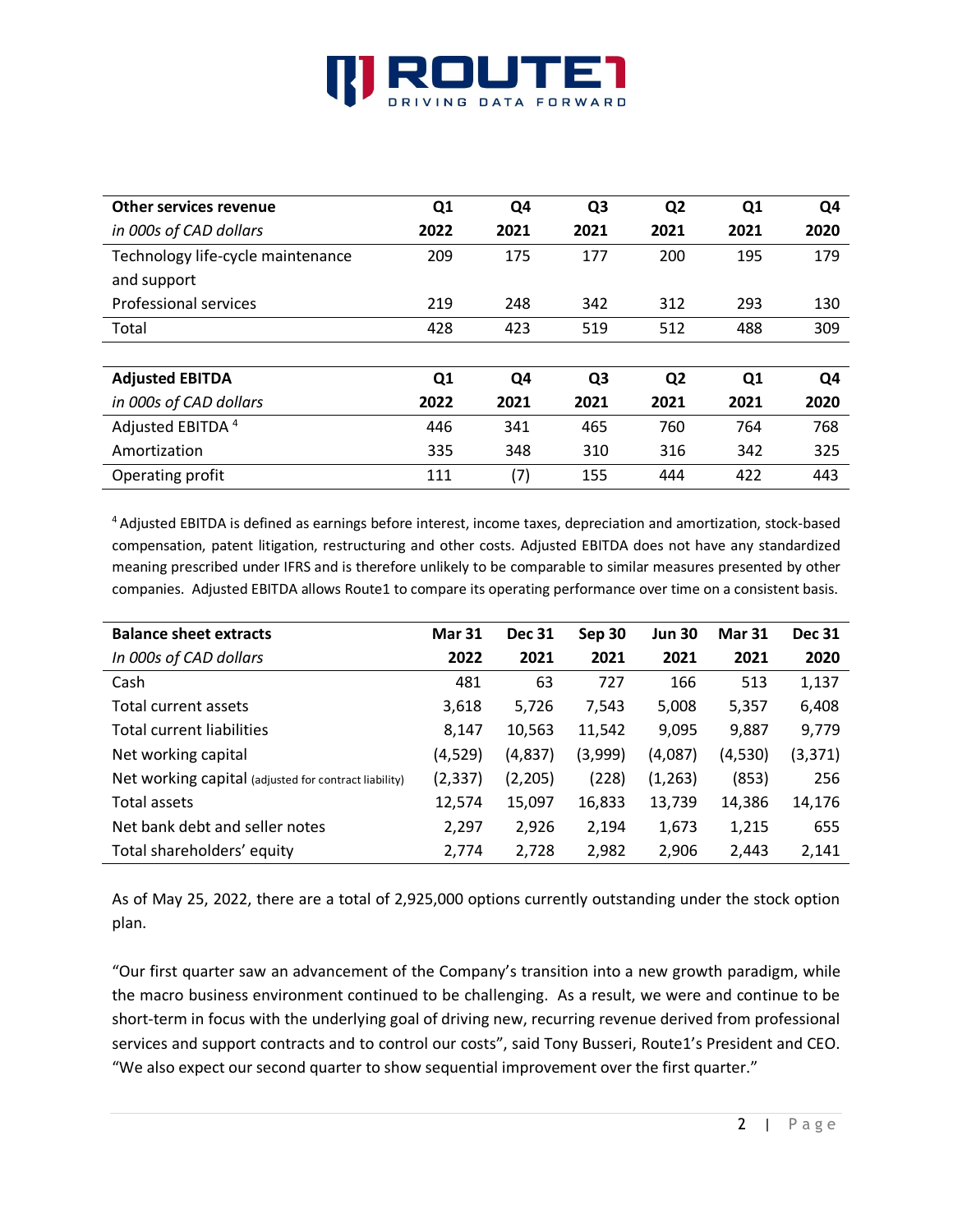

## *Route1's Growth Focus*

Route1's growth focus is now tied to its *core services and engineering competencies*.

The Company is emphasizing its turn-key engineering services for clients using video and sensor capture technology to deliver real-time, secure actionable intelligence. We amplify our customers' return on investment by driving outcomes through the application of advanced technological solutions and by leveraging our expertise in video intelligence data. Our continued investment in data security and user authentication technologies including our flagship software application MobiKEY and service delivery platform DEFIMNET, separate us from our turn-key engineering services competitors as we bring a unique skill set as a service to our clients.

Route1 currently excels as an engineering and professional services provider for automated license plate recognition ("ALPR") clients and is seeing growth in the number of accounts, increased investment in the technology once deployed by an account, and strong demand for post-sales support from these accounts.

Technology Focus: Route1 currently is or intends to be active with its turn-key engineering and professional services to support clients investing in **video and sensor capture technologies** including **ALPR, surveillance video, body worn cameras and drones**. Further, Route1 intends to expand on its capability to support clients adopting access control technology. [Genetec](http://www.genetec.com/) will continue to be an important technology partner for Route1.

Turn-key Services**:** Route1's turn-key engineering and professional services to support our clients are as follows:

- Advisory and analysis including operations assessment
- Design and engineering
- Hardware and software procurement
- Project management
- Installation and configuration
- End user and administrator training
- Technology life-cycle maintenance and support
- Operations optimization

Operations optimization is centered around data integration and intelligence. Areas of expertise are: (a) data transport, hosting and storage; (b) data presentation including cloud based software applications to deliver data captured in an actionable format; (c) data analytics including integration of multiple data sets; and (d) data and network security, and user authentication.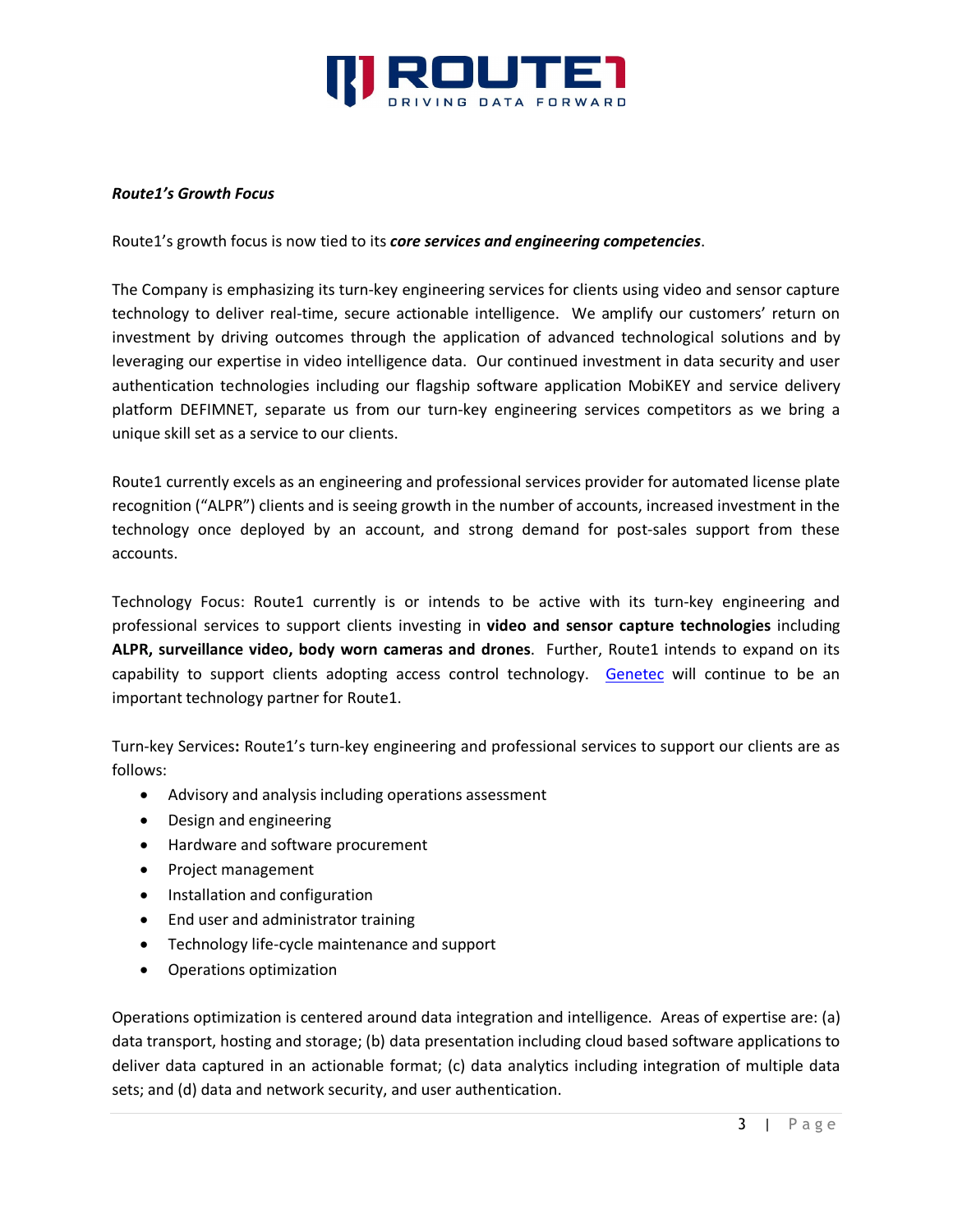

Our focus is on situations in which video and sensor intelligence, and related environmental data can augment an organization's capabilities – whether in the private or public sector. Building on our expertise in the video space, combined with our deep-rooted background in software development, system infrastructure operations and cybersecurity, Route1 has a significant competitive advantage and is in position to differentiate itself in the engineering and professional services arena.

The subscription-based revenue model for Route1's MobiKEY product was one of the first in the industry. Now, Route1 will augment and solidify that recurring revenue stream by adopting the model throughout our Company. Unlike traditional turn-key engineering and professional-services organizations, the emphasis is on engaging our customers in a way that creates an on-going interaction and drives long term recurring revenue. Our investment will be in people and relationships with independent software vendors ("ISV") and OEMs to leverage their intellectual property to *gain actionable intelligence that generates exceptional outcomes for our clients.*

## *Business Update Conference Call and Webcast*

The Company will hold a conference call and web cast to provide a business update on Wednesday, May 25, 2022 at 4:30 pm Eastern Time.

Participants should dial Toll-Free 888-506-0062 or Toll/International 973-528-0011 at least 10 minutes prior to the conference call and web cast. The participant access code is 775672. For those unable to attend the call, a replay will be available at Toll-Free 877-481-4010 passcode 45656 until 4:30 pm on June 8, 2022.

The webcast will be presented live at [https://www.webcaster4.com/Webcast/Page/2167/45656.](https://www.webcaster4.com/Webcast/Page/2167/45656)

## **[About Route1 Inc.](http://www.route1.com/)**

Route1 Inc. is an advanced North American technology company that empowers their clients with datacentric solutions necessary to drive greater profitability, improve operational efficiency and gain sustainable competitive advantages, while always emphasizing a strong cybersecurity and information assurance posture. Route1 delivers exceptional client outcomes through real-time secure delivery of actionable intelligence to decision makers, whether it be in a manufacturing plant, in-theater or in a university parking lot. Route1 is listed on the OTCQB in the United States under the symbol ROIUF and in Canada on the TSX Venture Exchange under the symbol ROI. For more information, visit: [www.route1.com.](http://www.route1.com/)

### **For More Information, Contact:**